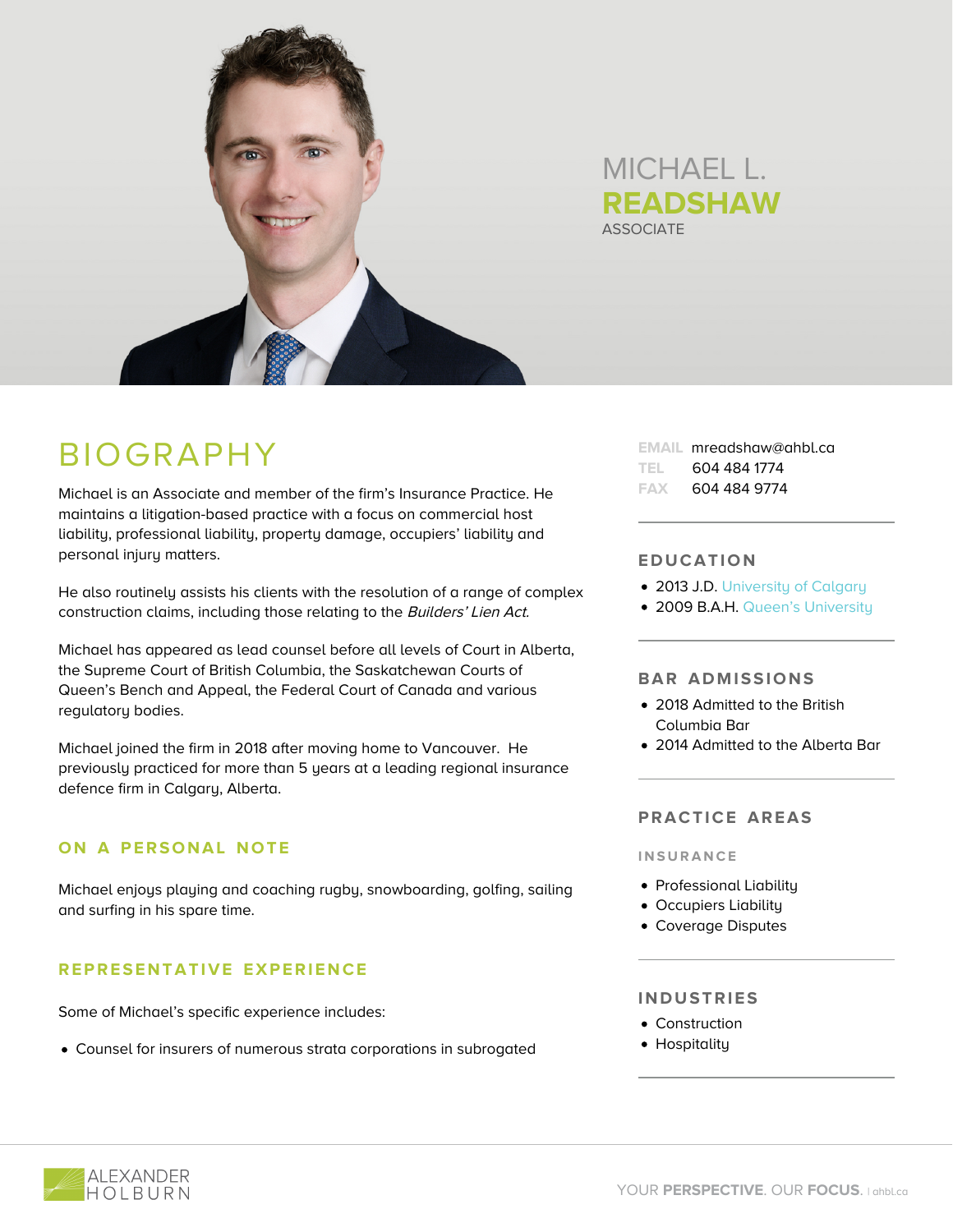claims each seeking damages exceeding \$20 million in respect of fire losses

- Defence counsel for insurer of sole defendant in building envelope claim seeking damages exceeding \$50 million with respect to allegedly negligent performance of work at numerous hotels and restaurants throughout western Canada
- Defence counsel for insurers of numerous international commercial property owners and maintenance and security contractors with respect to various nuisance, commercial host and slip and fall claims
- Defence counsel for various international errors & omissions insurers of: o Insurance brokers in respect of claims alleging the negligent placement of coverage, and
	- Financial professionals in respect of investigations commenced by the Mutual Fund Dealers Association of Canada and the Investment Industry Regulatory Organization of Canada
- Coverage counsel for numerous national and international insurers regarding the interpretation and scope of coverage provided by a variety of Commercial General Liability, Course of Construction and Wrap-Up policies
- Defence counsel for insurer of a nightclub in respect of multiple claims arising from a shooting on the insured premises
- Defence counsel for a corporation in respect of a fatality prosecution under the Occupational Health and Safety Act
- Successful resolution of numerous claims advanced and defended under the Builders' Lien Act, including successful recovery of over \$750,000 in funds subject to receivership under the Bankruptcy and Insolvency Act
- Trial counsel for plaintiff employee to recover unpaid overtime wages resulting in an award of the entire claim together with costs and interest: Miner v. 1084351 Alberta Ltd., 2015 ABPC (unreported)

## **PROFESSIONAL & COMMUNITY AFFILIATIONS**

- [Law Society of British Columbia](https://www.lawsociety.bc.ca/), Member
- [Canadian Bar Association](https://www.cbabc.org/Home), Member
- [Vancouver Bar Association](https://vancouverbar.ca/), Member
- [Law Society of Alberta,](https://www.lawsociety.ab.ca/) Member